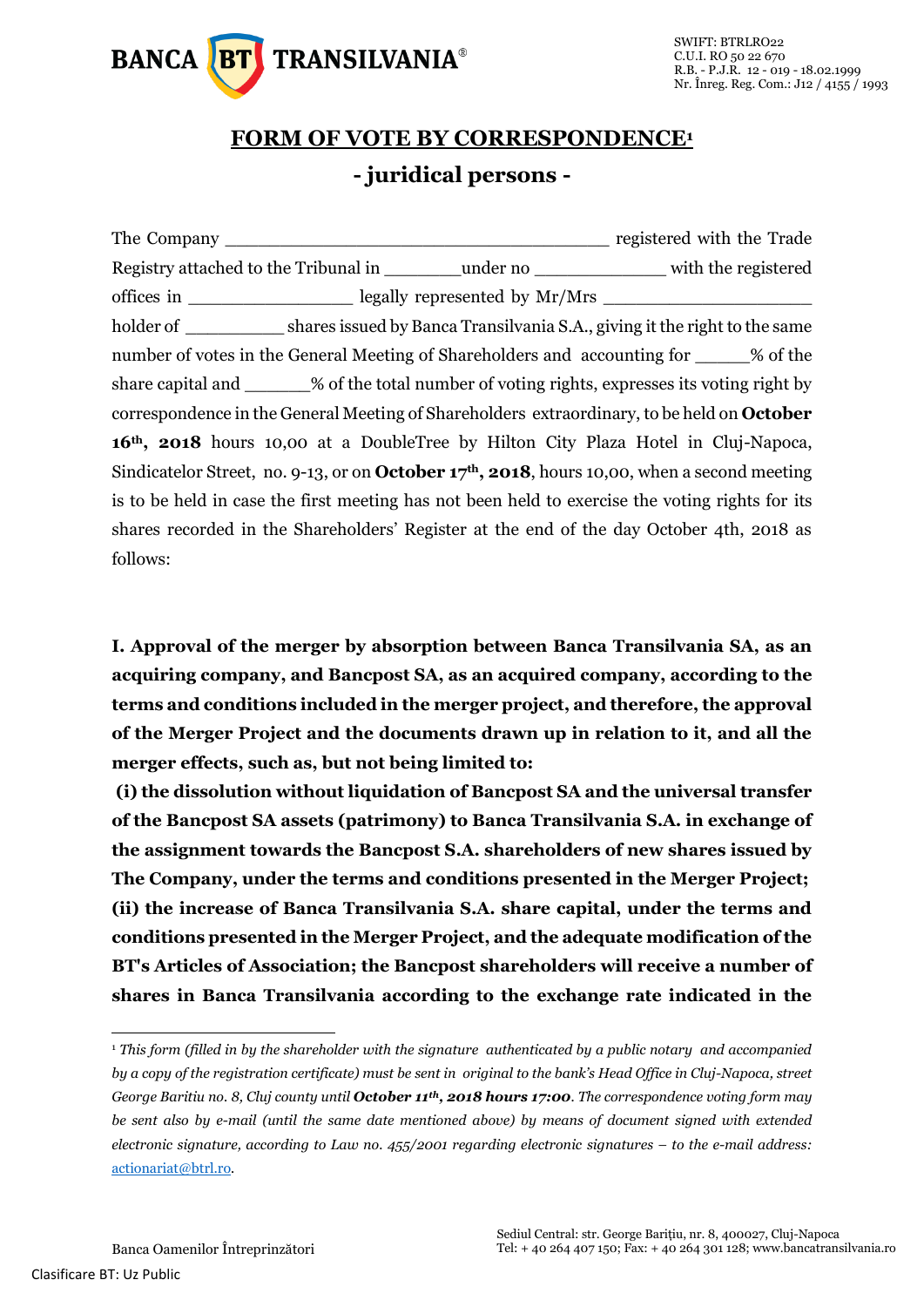

**Merger Project, applied to the number of shares they hold in Bancpost at the reference date of the merger approval decision.**

**(iii) Granting of a mandate to the Banca Transilvania Board of Directors for the determination of the final value of the BT share capital increase as well as of the merger premium, as stipulated in the Merger Project, having the capacity to decide also on:**

**a) the option to cancel those TLV shares that would have been allocated to the account of Bancpost shares for which the right of withdrawal has been exercised in accordance with the provisions of art. 134 of the Law no. 31/1990;** 

**b) the option to cancel those shares issued by Banca Transilvania and which, because of rounding operations, are not allocated to the Bancpost shareholders; c) to set a compensation price for the shares fraction resulting from the rounding down;** 

**d) any other items, data, including (but not being limited to, e.g.: the date, the registration date or the payment date, if required) or the events necessary to complete and implement the merger between Banca Transilvania and Bancpost.**

For  $\Box$  Against  $\Box$  Abstention  $\Box$ 

**II. The granting of a mandate to Banca Transilvania's Board of Directors, with the right of sub-delegation, to take all the measures and to perform all administrative, economic, financial or legal operations considered necessary or appropriate by them so as to implement the Merger and the Merger itself approval decision, such as, but not being limited to:** 

**(i) performing the necessary formalities in order to obtain any approvals from the ASF or any other competent authorities,** 

**(ii) establishing and performing, as appropriate, the procedures so as to ensure the exercise of the shareholders' rights in the Merger context;** 

**(iii) the signing and submission of any documents, notifications, requests necessary or useful for the completion and enforceability of taking over the entire assets (patrimony) of Bancpost SA starting with the Merger effective date,**